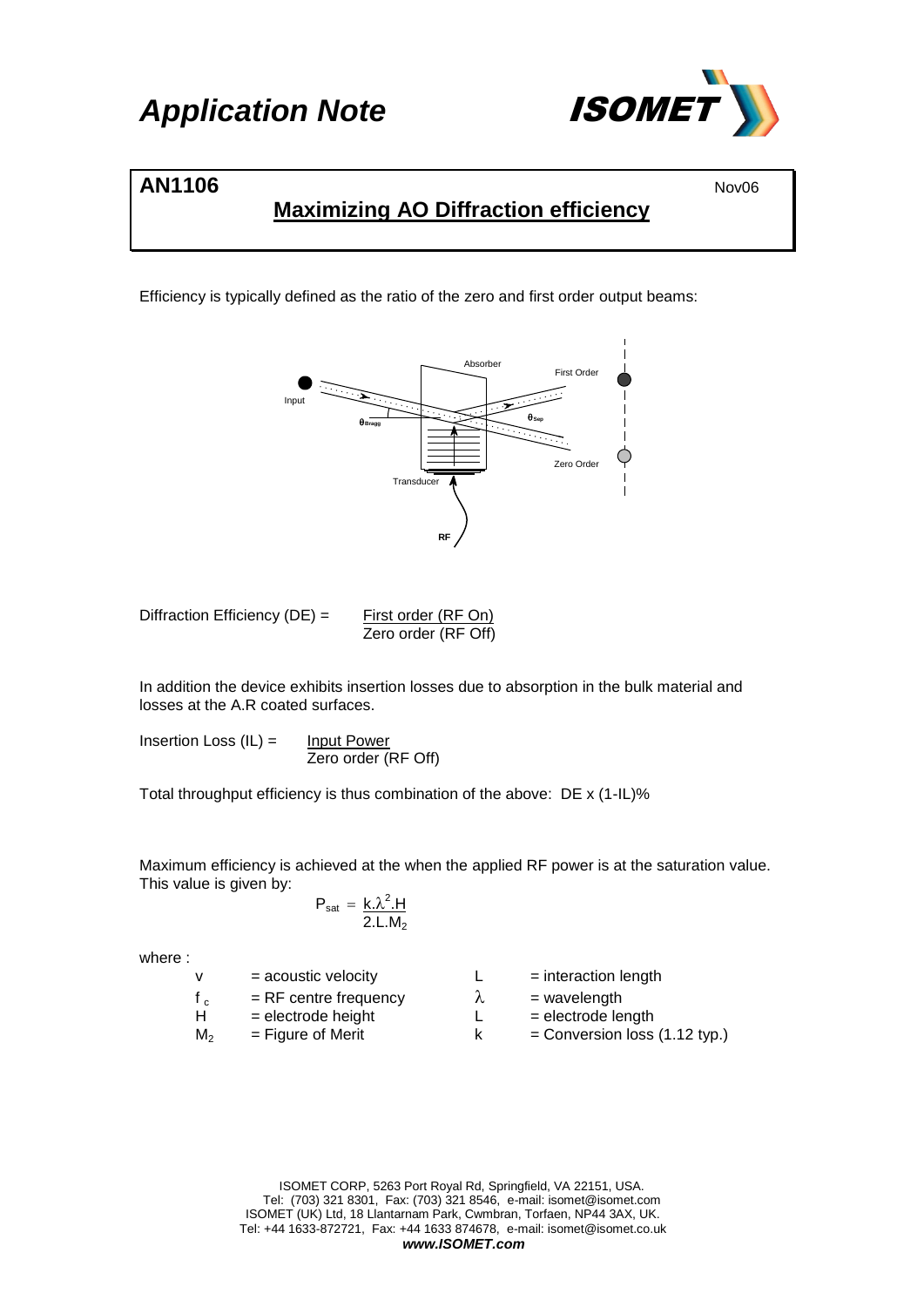# *Application Note* ISOMET



Drive Power Characteristic



As can be seen from the curve above, applying RF power in excess of Psat will cause a decrease in first order intensity (a false indication of insufficient RF power)

#### **DO NOT operate beyond Psat. This will cause excessive thermal effects and may damage the AO device**

**It is important to set the input Bragg range and laser beam position correctly BEFORE optimizing the efficiency by adjusting the RF power.**

The correct sequence is:

- 1: Set beam height in aperture
- 2: Adjust Bragg Angle at low RF power
- 3: Set RF Power

Specific values for beam height and Bragg angle are given in the appropriate device data sheets.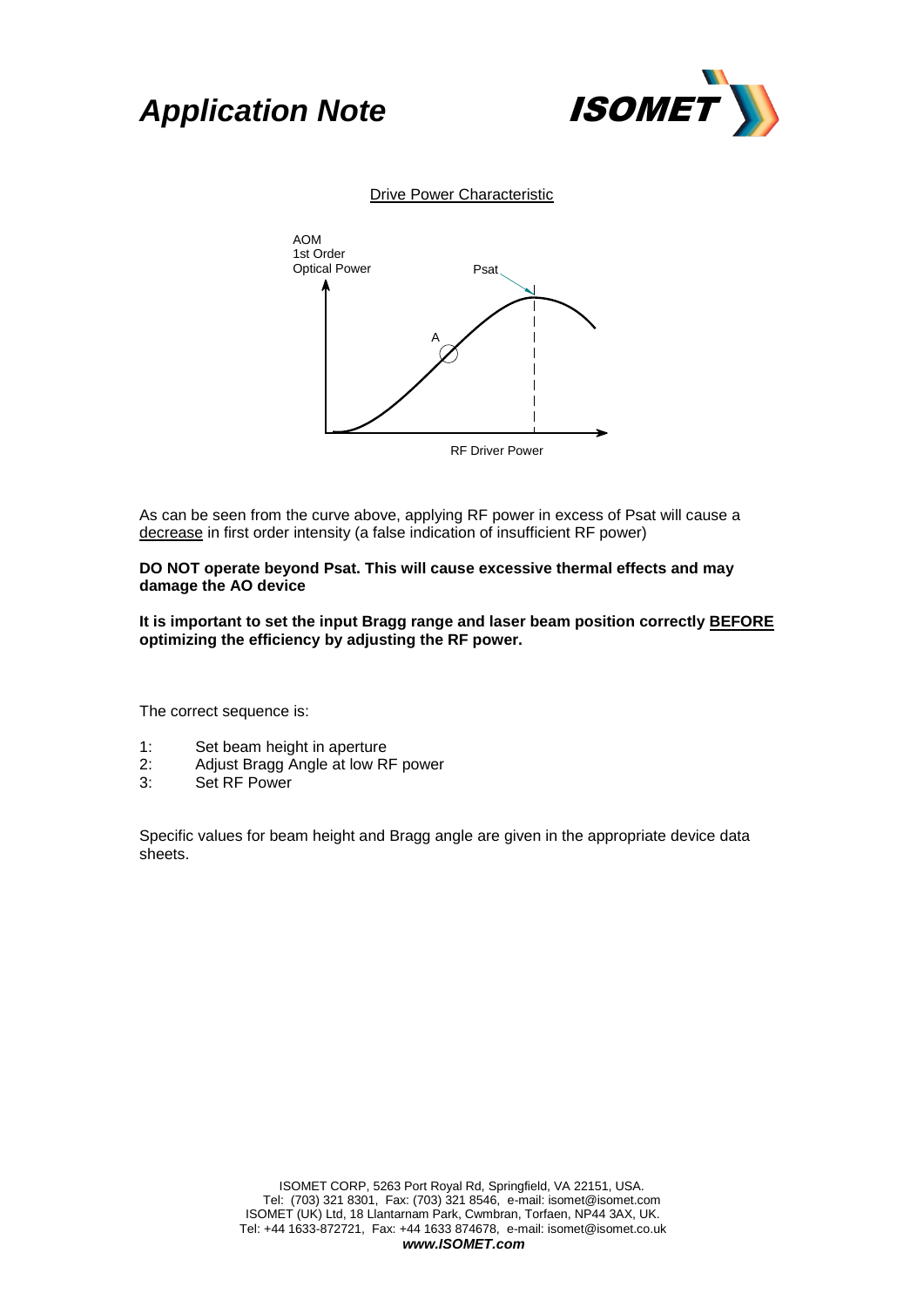# **Application Note <b>ISOMET**



#### **1: Beam Height and Position**

Ensure beam is on the acoustic axis and central to the aperture width.

Diagram below shows a generic AO crystal outline and the acoustic column position.



Input Beam Location

Y axis : Centre the beam in Active Aperture height H, on centre line D mm above base X axis : Not critical but avoid clipping device cover

#### **2 : Bragg Angle adjustment**

For accurate Bragg alignment set the initial RF power to a low level, so that the AOM is operating in the linear region ( e.g. Area 'A' in the Drive Power curve above)

As a guide, use approximately half the drive power stated in the AO data sheet.

Maximize the efficiency by carefully rotating the AO device with respect to the input laser beam.

The angular adjustment is quite sensitive

The exact Bragg angle is given by:

$$
\theta_{\text{B}} = \frac{\lambda.f_{\text{c}}}{2.v}
$$

Diagram below shows the Bragg angle setting for the AOM600 operating at centre frequency of 50MHz.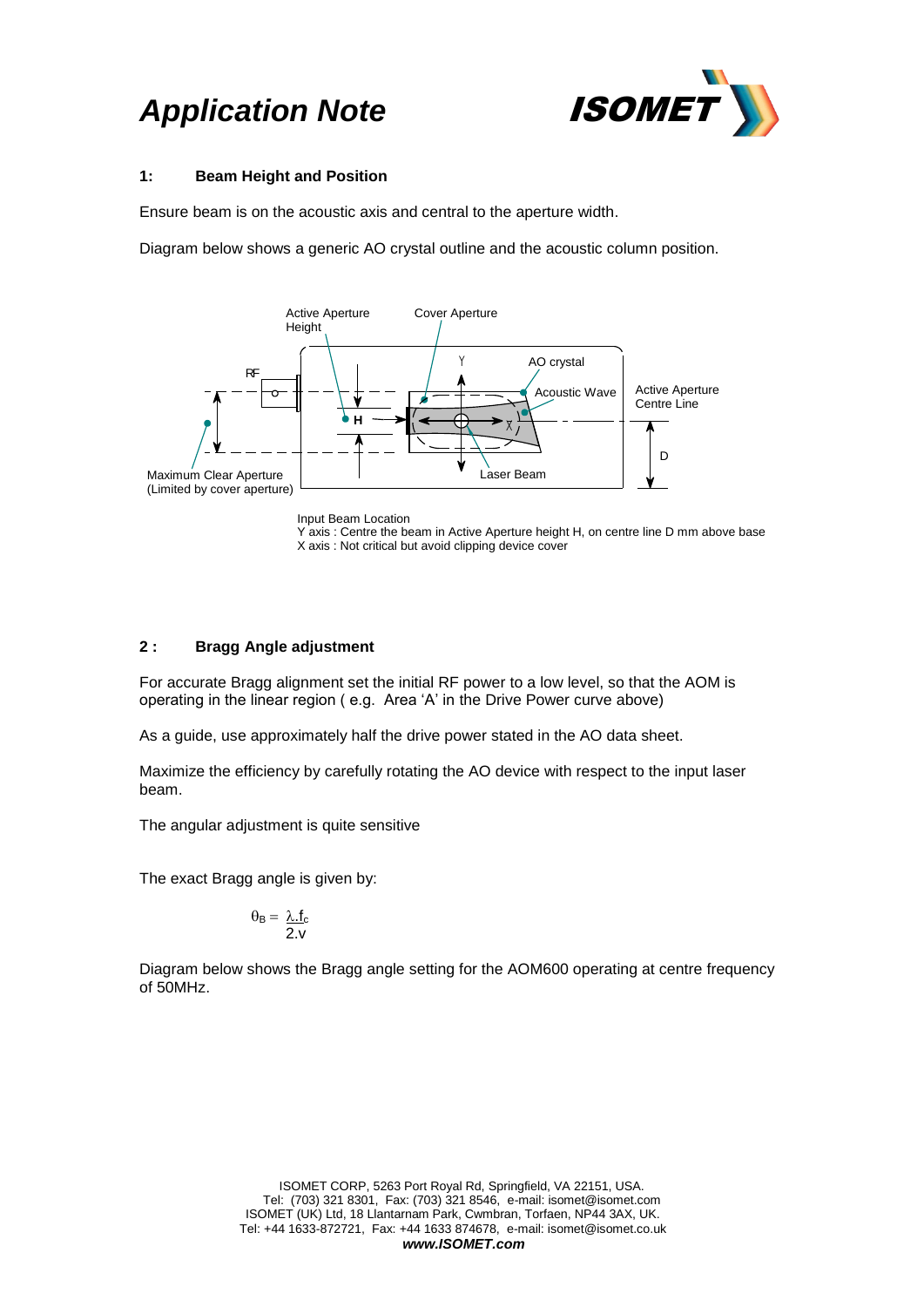### *Application Note* ISOMET





#### **3: RF power Set**

AFTER the beam position and Bragg angle have been optimised, slowly increase the RF power (rotate PWR ADJ CW) until the first order laser intensity stops increasing and reaches the saturation power level; Psat.

[ For applications with a diverging or converging input beam in the AOM, the correctly adjusted Bragg angle condition is indicated when the zero order shows a characteristic dark line through the middle of the beam at or near the Psat drive level ]

Note:

All AO devices are limited by the total RF power dissipation.

The RF drive power increases with the square of the wavelength. In some cases the Psat power is higher than the safe operating maximum limit for the AO device. In such cases the diffraction efficiency is limited by the applied drive power rating.